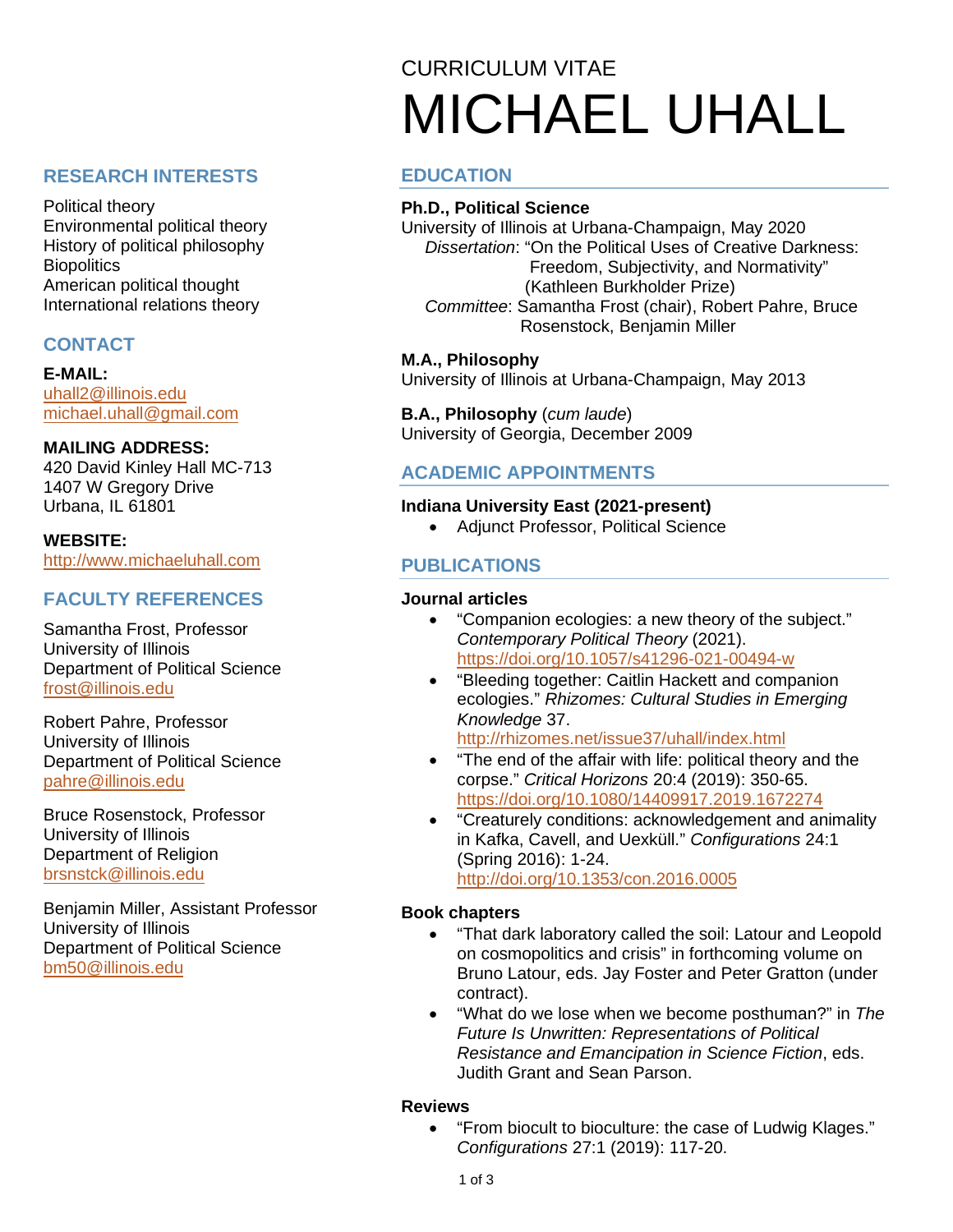- "Transformations in the terrain of science fiction." *Extrapolations* 59:3 (2018): 319-21.
- "*Poiesis and Enchantment in Topological Matter*: A review." *Configurations* 25:4 (2017): 563-566.

#### **In progress or under revision**

- How to Think Like an Apocalypse: Political Theory for the Ends of the World (monograph in progress).
- "New materialism as noir materialism: how the material subject individuates."
- "Savage anomalies: Aldo Leopold's cosmopolitics."
- "Plant, animal, number: an irregular history of political ecology."
- "Molotov's cowboy hat: Alexandre Kojève, Carl Schmitt, and the end of history."
- "Stellar incognita: on the nomos of outer space."

## **TEACHING EXPERIENCE**

#### **Courses as Instructor**

*Indiana University East* (2021-present)

- Y105: Introduction to Political Theory (online)
- Y381: Classical Political Philosophy (online)

#### *University of Illinois* (2015-2020)

- PS199: Introduction to Environmental Political Theory
- PS101: Introduction to American Politics (online)
- PS224: Politics of Natural Resources (x2 with multimedia e-Text)
- PS241: Comparative Politics in Developing Nations (online)

#### **Courses as Graduate Teaching Assistant**

#### *University of Illinois* (2011-2020)

- AAS100: Introduction to Asian American Studies (x2, hybrid)
- PHIL101: Introduction to Philosophy
- PHIL105: Introduction to Ethics
- PHIL412: Modern Philosophy
- PHIL441: Existential Philosophy
- PS100: Introduction to Political Science (x2)
- PS270: Introduction to Political Theory (x5)
- PS302: The United States Constitution
- PS356: International Political Economy

#### **Pedagogy development**

- Invited attendee at the University for Illinois at Urbana-Champaign Center for Writing Studies "Writing across the Curriculum" seminar (2015).
- Recipient of the Graduate Teacher Certificate from the Center for Innovation in Teaching and Learning at the University of Illinois at Urbana-Champaign (2015).
- Participant in numerous Center for Innovation in Teaching and Learning workshops (2011-2019).

## **PRESENTATIONS**

#### **Selected conference papers**

- "Existentially weighted time decay: on speculative fragmentation and political immunology." Diffractions Collective: Wyrd Patchwork 5 (November 28, 2020).
- "Morbid opportunism: on ecopessimism, ends, and exits." Western Political Science Association (April 18, 2019).
- "Strange new forests: nine strategic recommendations for the age of extinction." Western Political Science Association (March 30, 2018).